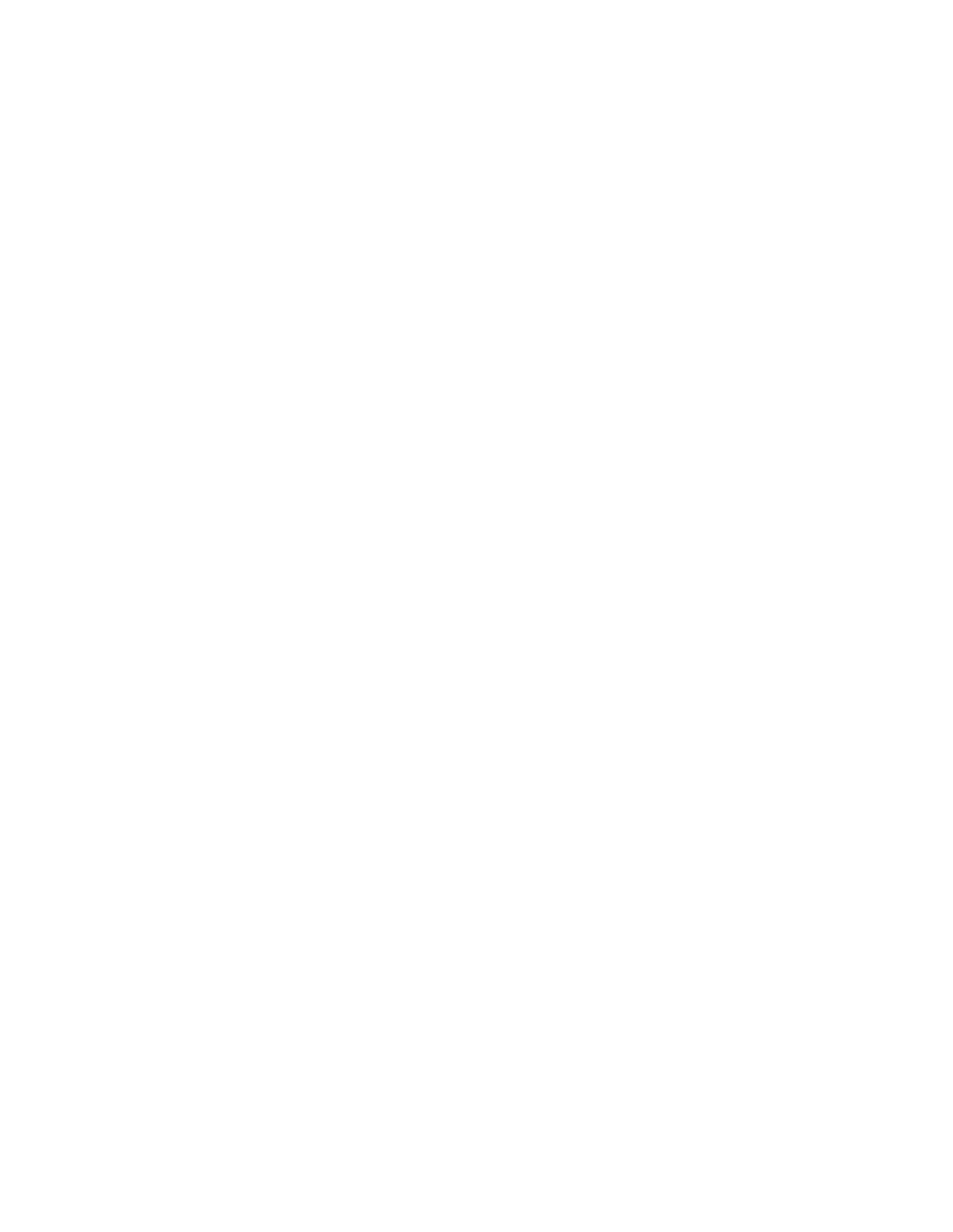

## **Middle Tennessee State University Board of Trustees**

## **Executive and Governance Committee**

March 17, 2020 11:00 a.m.

**AGENDA** Call to Order and Opening Remarks Roll Call Approval of Minutes (Action) ..........................................................................................Tab 1 Institutional Mission / Mission Profile (Action)...............................................................Tab 2 President's Evaluation and Compensation (Action) ........................................................Tab 3 Board of Trustees Policy ‐ Trustee Emeritus (Action)......................................................Tab 4 Closing Remarks Adjournment